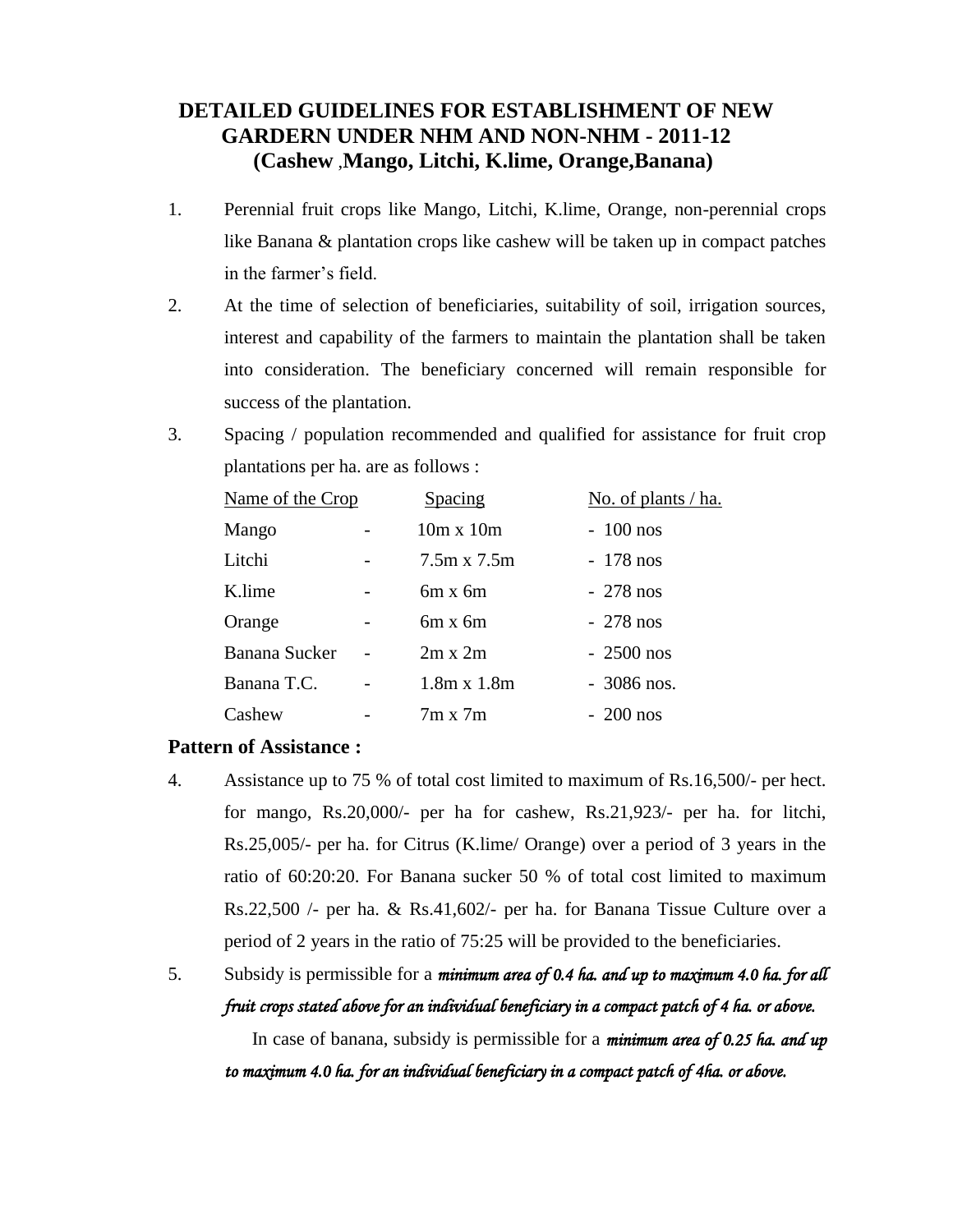6. The farmers can avail assistance for more than one fruit crop within the prescribed ceiling.

### **Selection of Beneficiary :**

- 7. The beneficiary will apply to the concerned Horticulturist / AHO in the prescribed format as per **Annexure-I** to take up plantation & to avail subsidy.
- 8. The land of the beneficiaries should be identified well in advance by April & the beneficiary list will be prepared separately for each crop. Land details including map should be incorporated in the case records.
- 9. Token price i.e 25% / 50% of the cost of the QPM is to be collected from the individual beneficiary.

#### **Field Preparation :**

10. Digging of pits by the beneficiary should be completed by  $10<sup>th</sup>$  June at the latest. The pit size of different fruit crops is given below :

| Mango  | $\ln x \ln x \ln$        | K.Lime | $\frac{10.75 \text{m} \times 0.75 \text{m} \times 0.75 \text{m}}{0.75 \text{m}}$ |
|--------|--------------------------|--------|----------------------------------------------------------------------------------|
| Litchi | $1m \times 1m \times 1m$ | Cashew | $1m \times 1m \times 1m$                                                         |
| Orange | $0.75$ m x 0.75m x 0.75m | Banana | $\frac{1}{2}$ 0.5m x 0.5m                                                        |

#### **Arrangement / Lifting of QPM :**

- 11. Arrangement will be made by the concerned Horticulturist / AHO to lift planting material as per target/ diversion programme.
- 12. Before transportation of quality planting materials of mango, cashew, litchi, citrus, with poly bags should be shifted from the nursery bed and kept in shade for 7 days for hardening at the production centers.
- 13. Transportation of Q.P.M may be made during cool hours to avoid the transit shock. A responsible field staff may be assigned to take adequate care at the time of loading and unloading of the quality planting materials under his direct supervision.
- 14. After unloading of the planting materials at the site proper nourishment of plant should be taken to overcome the transportation shock.
- 15. The concerned farm in charge should supply the QPM as per the diversion programme. Any shortfall / inferior in quality of planting materials, concerned officers shall be held responsible. The Truck detained / returned due to non-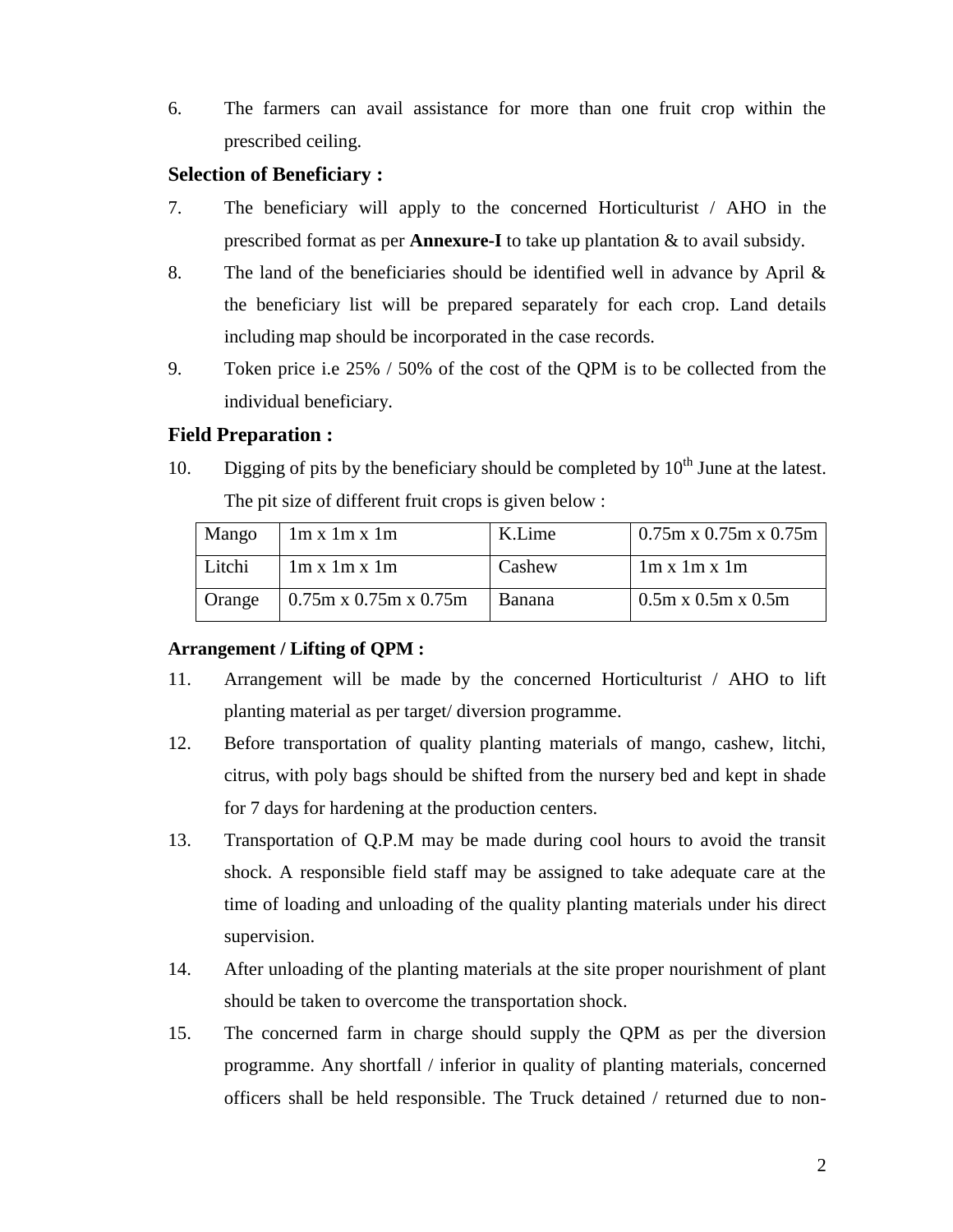availability of the planting materials, the expenditure incurred thereof shall be recovered from the farm in charge.

- 16. The planting materials will be supplied to the beneficiaries on payment of 25% of the cost of the planting material in advance as per cost structure.
- 17. Planting should be started immediately after the onset of the monsoons and completed by 31<sup>st</sup> July or extended on order of D.H.O.
- 18. The beneficiaries should be imparted training before plantation

#### **Scale of Subsidy :**

Crop wise and year wise assistance in the ratio of 60:20:20 in 3 years except

banana. Details are as follows : **Rate of assistance (Rs. Per ha)**

| SL.<br>No.     | Name of the Crop with plant<br>population per ha.                                            | 1st Year<br>(60%) | $2nd$ year<br>$(20\%)$ | 3 <sup>rd</sup><br>year<br>$(20\%)$ | <b>Total</b> |
|----------------|----------------------------------------------------------------------------------------------|-------------------|------------------------|-------------------------------------|--------------|
| $\mathbf{1}$   | Mango (100 plants per ha. with<br>cultivation cost $\omega$ Rs.22,000 /- per ha.             | 9900              | 3300                   | 3300                                | 16,500       |
| 2              | Cashew (200 plants per ha with cost of<br>cultivation $\omega$ Rs.40,000 /- per ha.)         | 12000             | 4000                   | 4000                                | 20,000       |
| $\mathfrak{Z}$ | Banana sucker (2500 plants per ha. with<br>cultivation $\omega$ Rs.45,000/- per ha.)         | 16875             | 5625                   |                                     | 22,500       |
| $\overline{4}$ | Banana Tissue Culture (3086 plants per<br>ha. with cultivation $\omega$ Rs.41,602/- per ha.) | 31201.5           | 10400.5                |                                     | 41,602       |
| 5 <sup>5</sup> | Litchi (178 plants per ha with cost of<br>cultivation $\omega$ Rs.29,230/- per ha.)          | 13154             | 4384.5                 | 4384.5                              | 21923        |
| 6              | K. Lime (278 plants per ha with cost of<br>cultivation @ $\text{Rs.33,340}$ /- per ha        | 15003             | 5001                   | 5001                                | 25,005       |
| $\overline{7}$ | Orange (278 plants per ha with cost of<br>cultivation @ $\text{Rs.33,340}$ /- per ha         | 15003             | 5001                   | 5001                                | 25,005       |

Details of component wise financial assistance / subsidy in fruit plantation under NHM / Non-NHM is furnished at **Annexure III – XI.**

- **a.** The subsidy amount for first year for different crops (as mentioned in the above table) will be paid to the beneficiary in shape of A/c payee cheque after deducting to the cost of Display Board as mentioned in the "Component wise subsidy breakup".
- **b.** The Cost towards Display Board i.e. Rs.250/- mentioned in the component wise subsidy breakup in the item of Miscellaneous in the Annexure is meant for display board in the farmer's field and the expenditure made by the Horticulturist.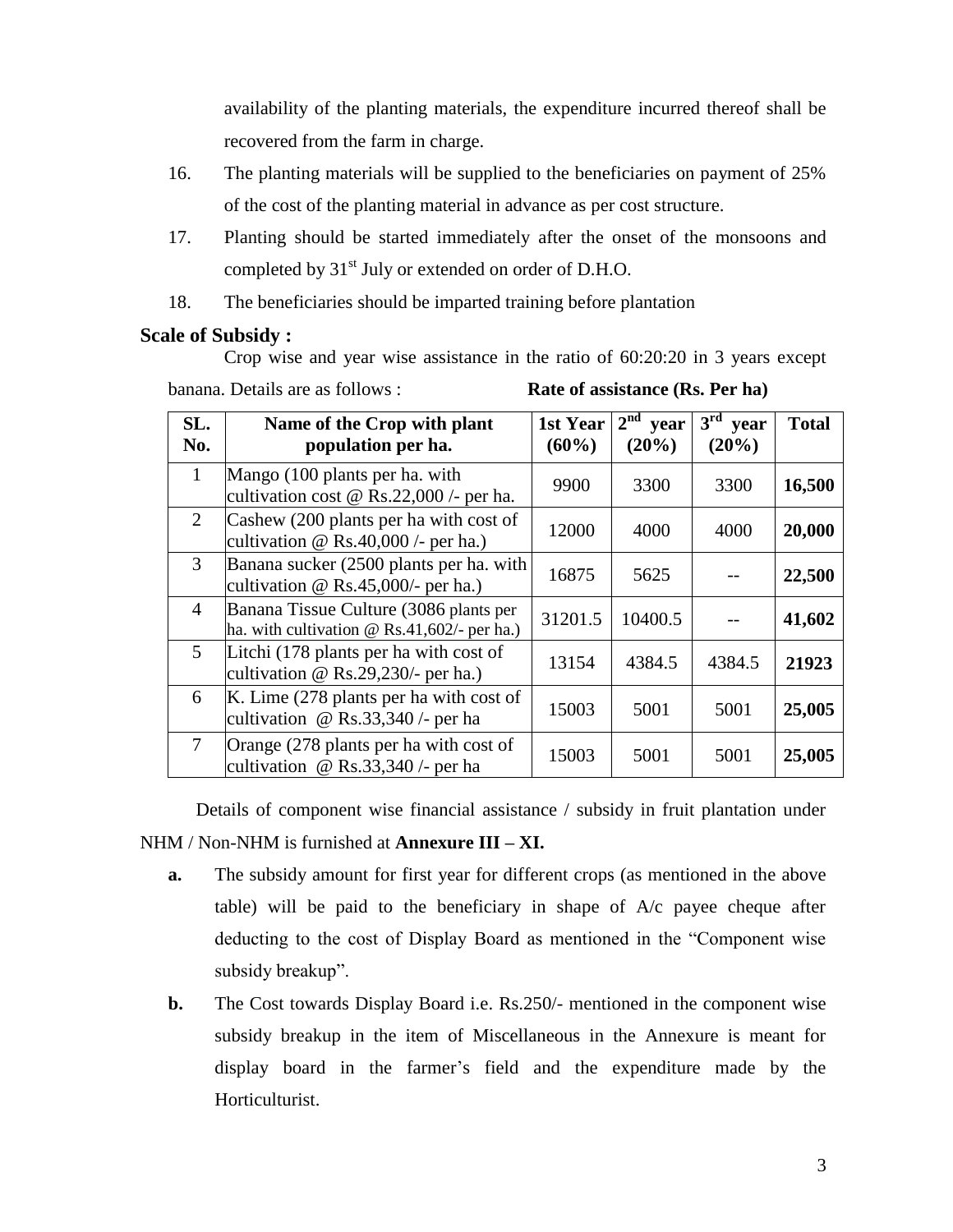### **Example :**

| In case of Mango Plantation                                                                                                |                                                                                                                                                                                                  |                                                                                    |
|----------------------------------------------------------------------------------------------------------------------------|--------------------------------------------------------------------------------------------------------------------------------------------------------------------------------------------------|------------------------------------------------------------------------------------|
| <b>a.</b> Total subsidy for $1st$ year for 1<br>ha. (NHM / NON-NHM share)                                                  | Rs.9900/-                                                                                                                                                                                        |                                                                                    |
| <b>b.</b> Cost of the Planting material is<br>Rs.28/- per graft for 100 grafts                                             | Rs.2800/-                                                                                                                                                                                        | NHM/NON-NHM<br>share<br>$\mathbf{1}$<br>$-Rs.2100$<br>ii. Farmers share $-$ Rs.700 |
| c. Balance NHM / NON-NHM<br>share to be paid $(Rs.9900.0 -$<br>Rs.2100.0)                                                  | Rs.7800/-                                                                                                                                                                                        |                                                                                    |
| d. Provision for display board<br>(incurred by concerned Hort. /<br>AHO)                                                   | $Rs.250/-$                                                                                                                                                                                       |                                                                                    |
| <b>e.</b> Balance subsidy to be released<br>in 2 installment $(50:50)$ to the<br>beneficiary i.e. (Rs.7800.0)<br>Rs.250.0) | Rs.7550/-<br>$\overline{a}$ . 1 <sup>st</sup> installment<br>be<br>to<br>released<br>during<br>plantation $-$ Rs.3775/-<br>b. $2nd$ installment to be<br>released during October<br>$-Rs.3775/-$ |                                                                                    |

#### **Release of Subsidy :**

- 19. 25% / 50% of the cost of the planting materials will be borne by the beneficiaries & rest 75% / 50% cost will be met out of NHM / Non-NHM subsidy (as per approved all-in-cost price).
- 20. The cost of the planting materials, external transportation, mortality, internal transportation, loading & unloading cost will be met out of the above 75% / 50% NHM / Non-NHM share & 25% / 50% of Farmers' share by the concerned field officers.
- 21. The subsidy (after deducting  $75\%$  / 50% cost of the planting materials from 1<sup>st</sup> yr. subsidy) i.e. 60%, if any, will be disbursed to the beneficiary in shape of **A/c payee cheque** in 2 installments. In  $1<sup>st</sup>$  installment, 50% of the subsidy will be released to farmer during plantation. Rest  $50\%$  will be released  $15<sup>th</sup>$  October onwards observing the field condition except Miscellaneous (preparation of display board, etc.) component as per cost of cultivation.
- 22. 20% of the total subsidy for different crops (as per the above Table  $-2<sup>nd</sup>$  yr.) will be released to the individual beneficiary for  $2<sup>nd</sup>$  year maintenance of the crop, subject to survival of plant not less than 75% after verification.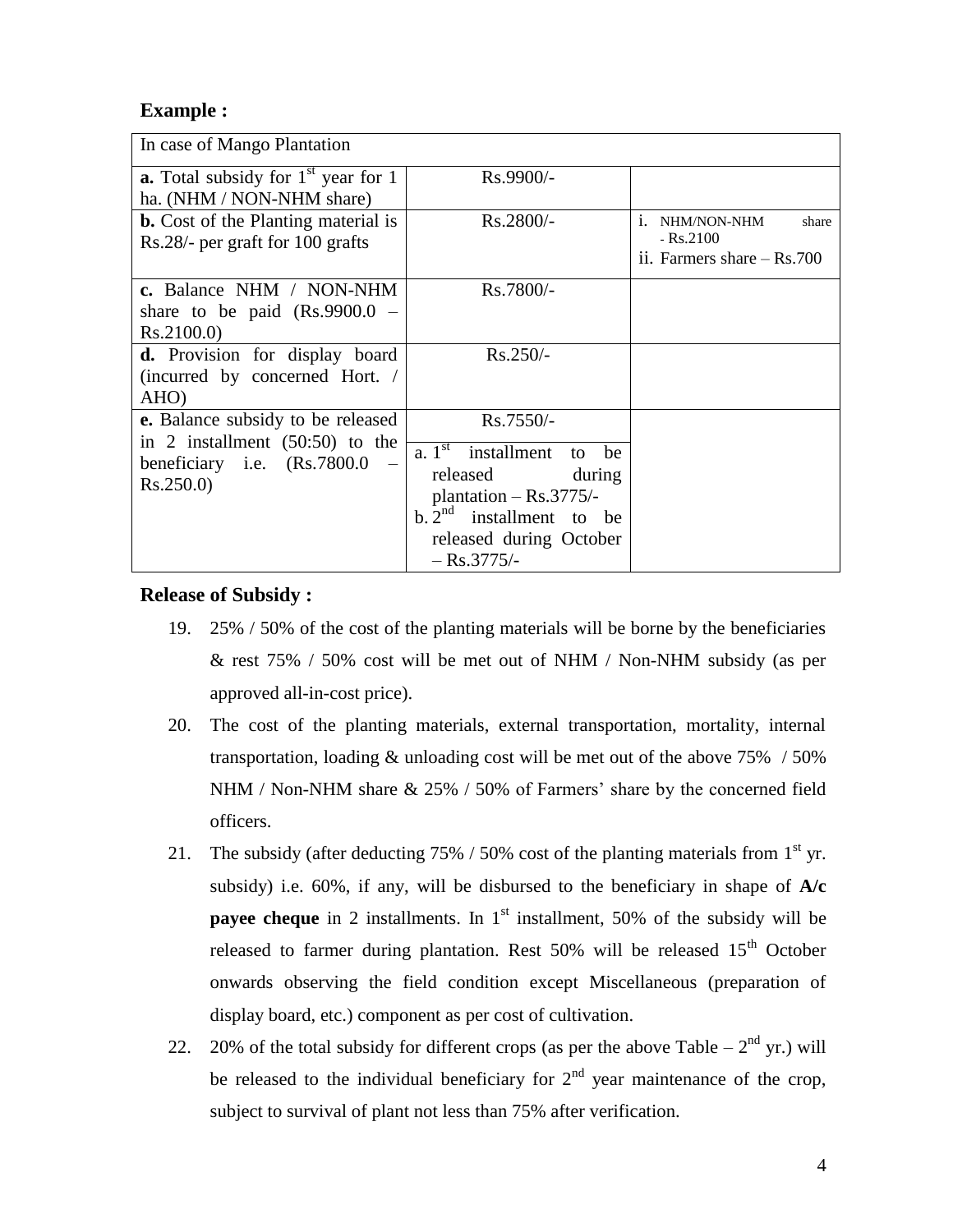- 23. 20% of the total subsidy for different crops (as per the above Table  $-3<sup>rd</sup>$  yr.) will be released to the individual beneficiary for  $3<sup>rd</sup>$  year maintenance of the crop, subject to 90% of survival of plant after verification.
- 24. Concerned Horticulturist / AHO & JHO will verify the survivability position of the plantation during the month of April of each year as per the prescribed format at **Annexure- II for 2nd yr. & 3rd yr.** and submitted to concerned DDH.
- 25. Concerned DDH will make 10 % random check in the field within  $15<sup>th</sup>$  May & submit the list of eligible beneficiaries with no. of plants available, area covered & % of survival to this Directorate for release of subsidy to the concerned Horticulturist/ AHO.
- 26. The list of eligible beneficiaries with no. of plants available, area covered  $\& \%$  of survival will be placed before the District Mission Committee for approval.
- 27. Subsidy amount towards maintenance  $(2^{nd}$  yr. & 3<sup>rd</sup> yr.) will be released to the beneficiaries by the concerned Hort/ AHO on the onset of the monsoon.
- 28. The concerned Horticulturist / JHO should educate the farmers to utilize the fertilizers / P.P. Chemicals in the plantation field out of the subsidy amount released to them. They may enhance the input.
- 29. The incidental expenditure i.e. external and internal transportation, loading  $\&$ unloading etc. should be met from the collected Farmers' share, as per the approved cost structure.
- 30. Govt. has fixed average rate of transportation taking the state distance as a whole in the cost structure communicated. Hence, individual Horticulture / Asst. Hort. Officer should calculate the rate of transportation observing distance to be covered in his area.

| a. | Mango                    |   | 7.00  | d  | K.Lime<br>seedlings | 1.87 | g. | Banana<br>(Champa) | 2.50 |
|----|--------------------------|---|-------|----|---------------------|------|----|--------------------|------|
| b. | Cashew                   | - | 13.25 | e. | Orange graft        | 6.50 | h. | Banana             | 2.52 |
| c. | Litchi gootee            |   | 4.88  | f. | Orange<br>seedling  | 2.00 |    | (Bantal)           |      |
|    | Banana<br>(D.C./Robusta) |   | 2.50  |    |                     |      |    |                    |      |

31. The subsidized cost of planting materials during 2011-12 are as follows :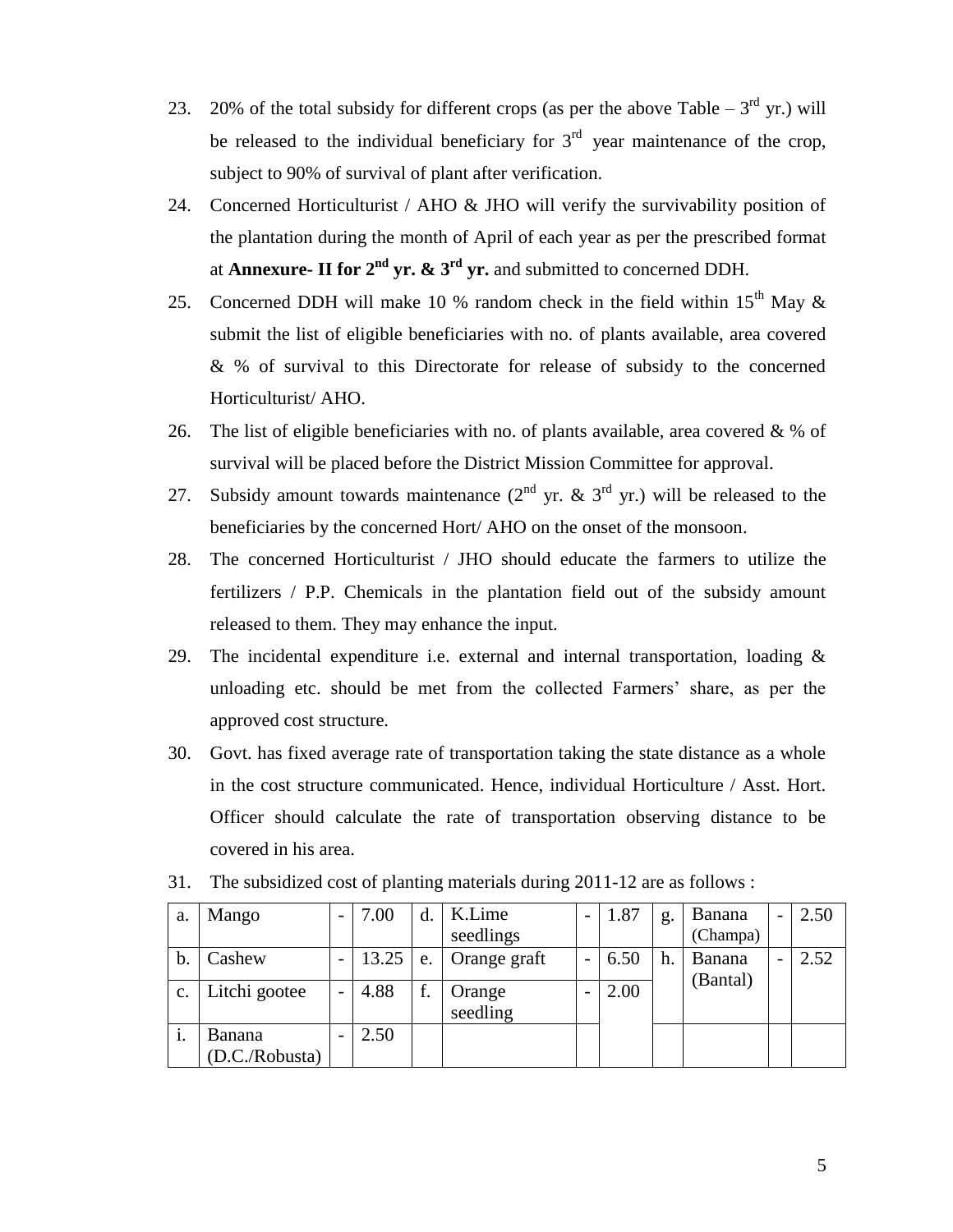#### **Monitoring :**

- 32. Regular visit of the field staff to plantation site shall be ensured by the concerned supervising officials.
- 33. Fencing/ making of tree guard should be ensured for the plantation site/ individual plant by the beneficiary.
- 34. Installation of drip pitcher and utilization of mulching materials must be ensured for success of the plantation.
- 35. Concerned Horticulturist on weekly basis and D.D.H on fortnightly basis should monitor the collection and deposit of farmer's share in the society account. In no case the fund collected should be kept more than a week with J.H.O./ H.O./ Grafter / Gardener.
- 36. Year wise and crop wise plantation register should be maintained at the Horticulturist / AHO's office in the following proforma.

| Sl. |        |         |         | Name   Fathers   Categ-   Date of   Area   No. of   Variety   Source   Qty. of |      |         |      |            |
|-----|--------|---------|---------|--------------------------------------------------------------------------------|------|---------|------|------------|
| No. | of the | name    |         | ory of   plantation   covered   plants                                         |      |         | Farm | fertilizer |
|     | farmer | &       | the     |                                                                                | (Ha) | planted |      | used       |
|     |        | address | farmers |                                                                                |      |         |      |            |
|     |        |         |         |                                                                                |      |         |      |            |

| Intercultural   Survival |            | Nos gap       | Survival                  | Nos gap      | Survival at Remarks |    |
|--------------------------|------------|---------------|---------------------------|--------------|---------------------|----|
| operation if             | at the     | filled during | at the                    | filled       | the end of          |    |
| any                      | end of     | $2nd$ year    | end of                    | during $3rd$ | 3rd year            |    |
|                          | $1st$ year |               | $\gamma^{\text{nd}}$ year | vear         |                     |    |
|                          |            |               |                           |              | 16                  | 17 |

- 37. The field staff I/c of plantation for the GP/Block should also maintain a register with above table and additional columns mentioning date of intercultural operations and application of fertilizers etc. given as assistance. The field staff concerned should always carry this register with them during field visit and produce before the supervising officer / verifying officer during their field visit to the field and get it checked with signature and date of verifying officer.
- 38. A copy of the approved beneficiary list in book form & a soft copy should be submitted to the Director of Horticulture, Orissa, Bhubaneswar after plantation is over for record.
- 39. The concerned D.D.H should furnish the requirement of funds of his range to the Director of Horticulture, Orissa, Bhubaneswar for the release of fund.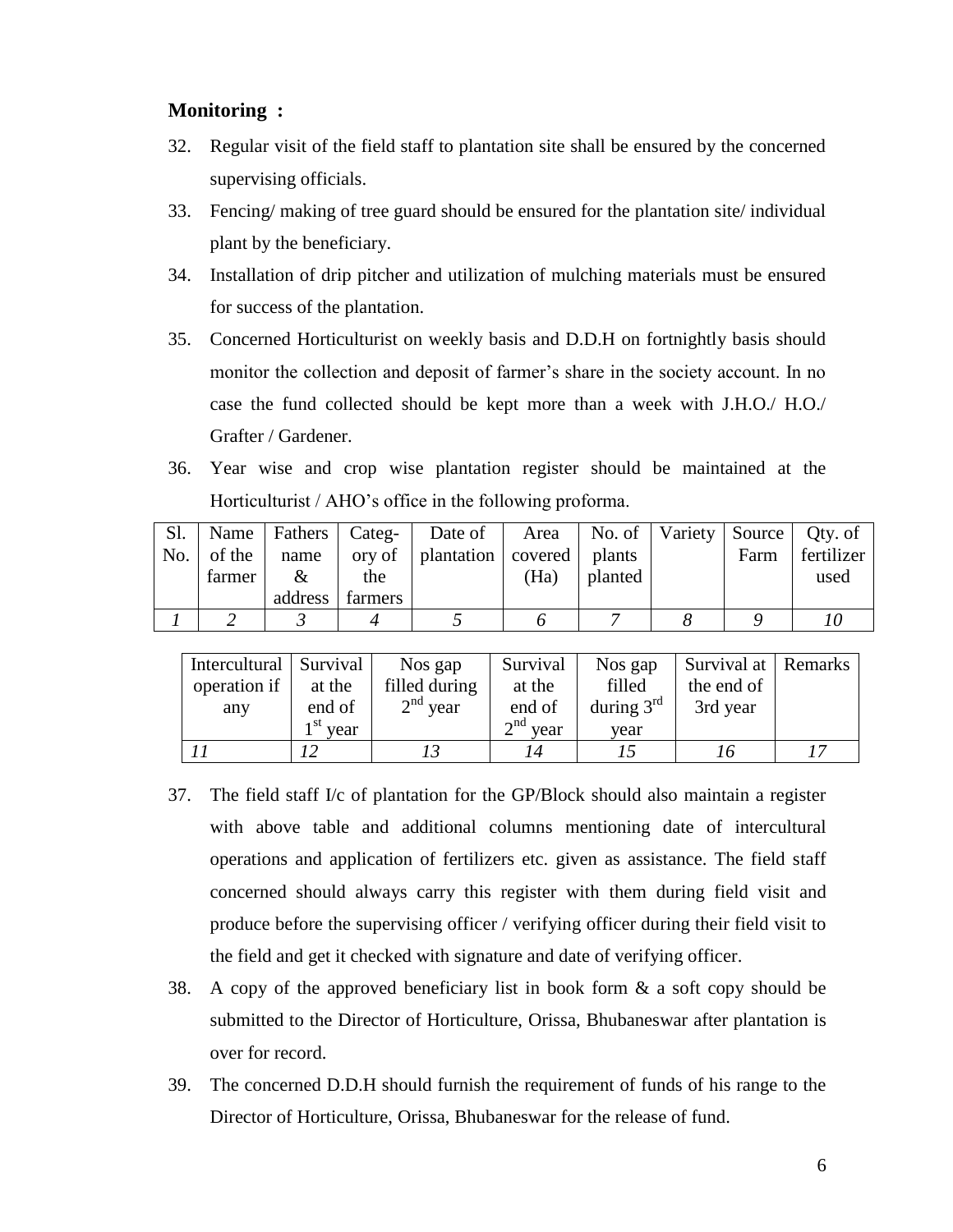## **APPLICATION FORM FOR CULTIVATION OF MANGO / CASHEW / CITRUS/ LITCHI and BANANA FOR AVAILING SUBSIDY UNDER NATIONAL HORTICULTURE MISSION FOR THE YEAR\_\_\_\_\_\_\_\_\_\_\_\_**

| 1. Name of the Beneficiary |                |                            |
|----------------------------|----------------|----------------------------|
| 2. Father's Name           |                |                            |
| 3. a) Village              |                | $b)$ G.P                   |
| c) Block                   |                | d) District                |
| 4. a) Caste                | $\ddot{\cdot}$ | SC / ST / OBC / OC         |
| b) Sex                     |                | Male / Female              |
| 5. Category                | $\ddot{\cdot}$ | Small / marginal / other   |
| 6. BPL status              |                | BPL-Yes / No. BPL Card No. |
| 7. Patta/ Khata No.        |                |                            |

8. Source of Irrigation availability :a) Tank b) Canal c)Lift Irrigation-Shallow / Deep d) Well

9. Fencing System availability: Green / barbed wire / Compound wall / others

10. Previous experience of farmers if any:

11. Name of the Crop:

12. Area proposed to be planted in a single patch:

 I do hereby undertake to be totally responsible for success of the plantation and use the Govt. subsidy in full for the purpose.

Signature of the Beneficiary

Certified by JHO

Countersigned by Horticulturist / AHO

# **For Office use only**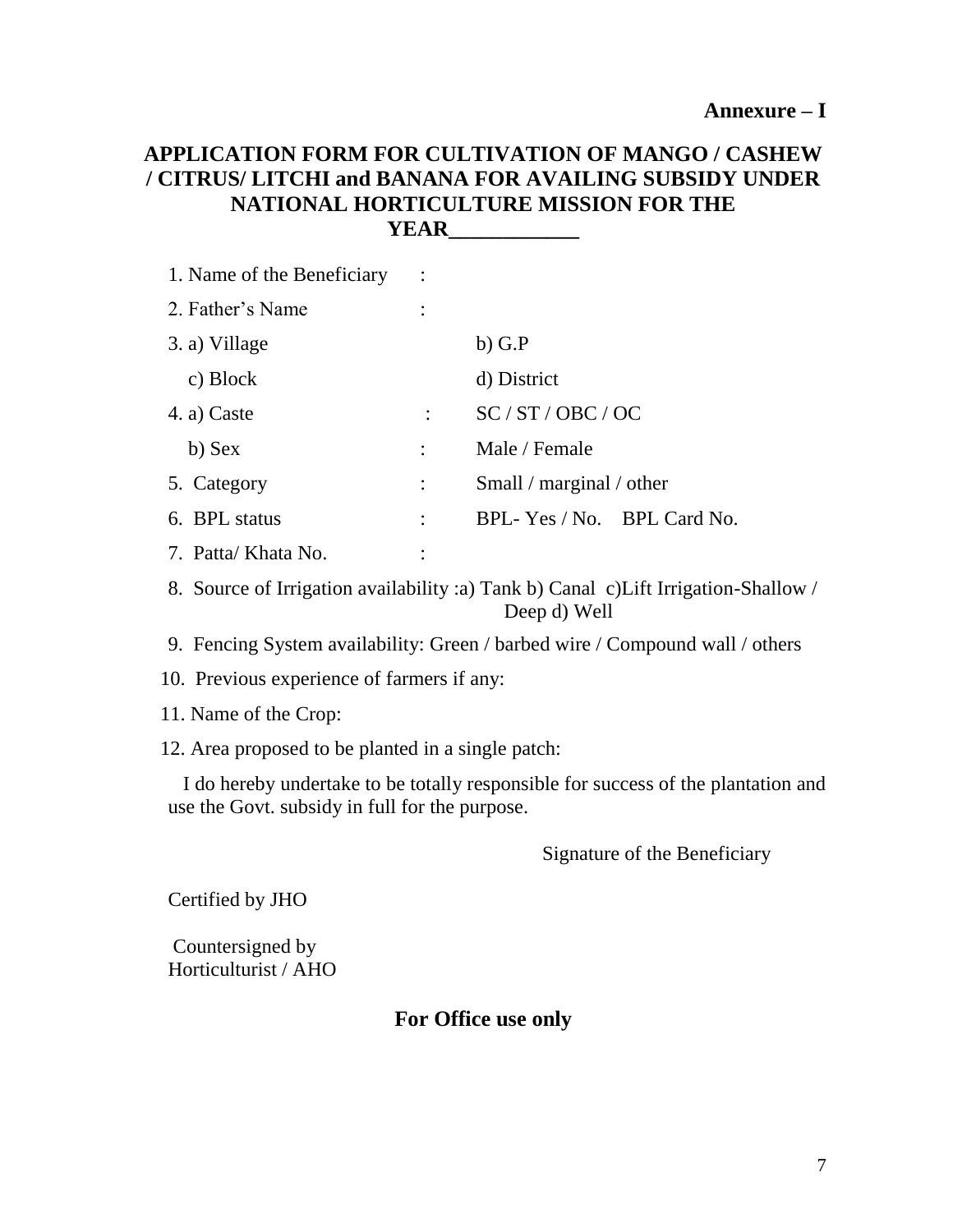**Annexure-II**

# **Survivability Certificate**

Certified that the mango / cashew / litchi / k.lime / orange / banana plantation taken up by Sri\_\_\_\_\_\_\_\_\_\_\_\_\_\_\_\_\_\_\_\_\_\_\_\_\_\_\_\_\_\_\_\_\_\_ Vill\_\_\_\_\_\_\_\_\_\_\_\_\_\_\_\_\_\_\_,G.P.\_\_\_\_\_\_\_\_Dist.\_\_\_\_\_\_\_\_\_\_\_\_\_\_\_\_\_\_\_\_\_\_\_\_ during the year\_\_\_\_\_\_\_\_\_\_\_\_\_\_\_\_\_\_\_\_\_\_\_\_\_ under the National Horticulture Mission / Non-Hort. Mission Programme has survivability of \_\_\_\_\_\_\_\_\_\_\_\_\_\_\_\_\_\_\_\_\_ % for \_\_\_\_\_\_\_\_\_\_ year . So the beneficiary is eligible / not eligible to avail subsidy for Rs.\_\_\_\_\_\_\_\_\_\_\_\_\_\_ amount for \_\_\_\_\_\_\_\_ year (2nd / 3rd). His name is recommended / not recommended for release of subsidy.

Gardner / Grafter /F.T./H.O. JHO

Horticulturist / AHO

Countersigned and recommended for release of subsidy amounting to

 $\operatorname{Rs}$   $\qquad \qquad \ldots$ 

Deputy Director of Horticulture.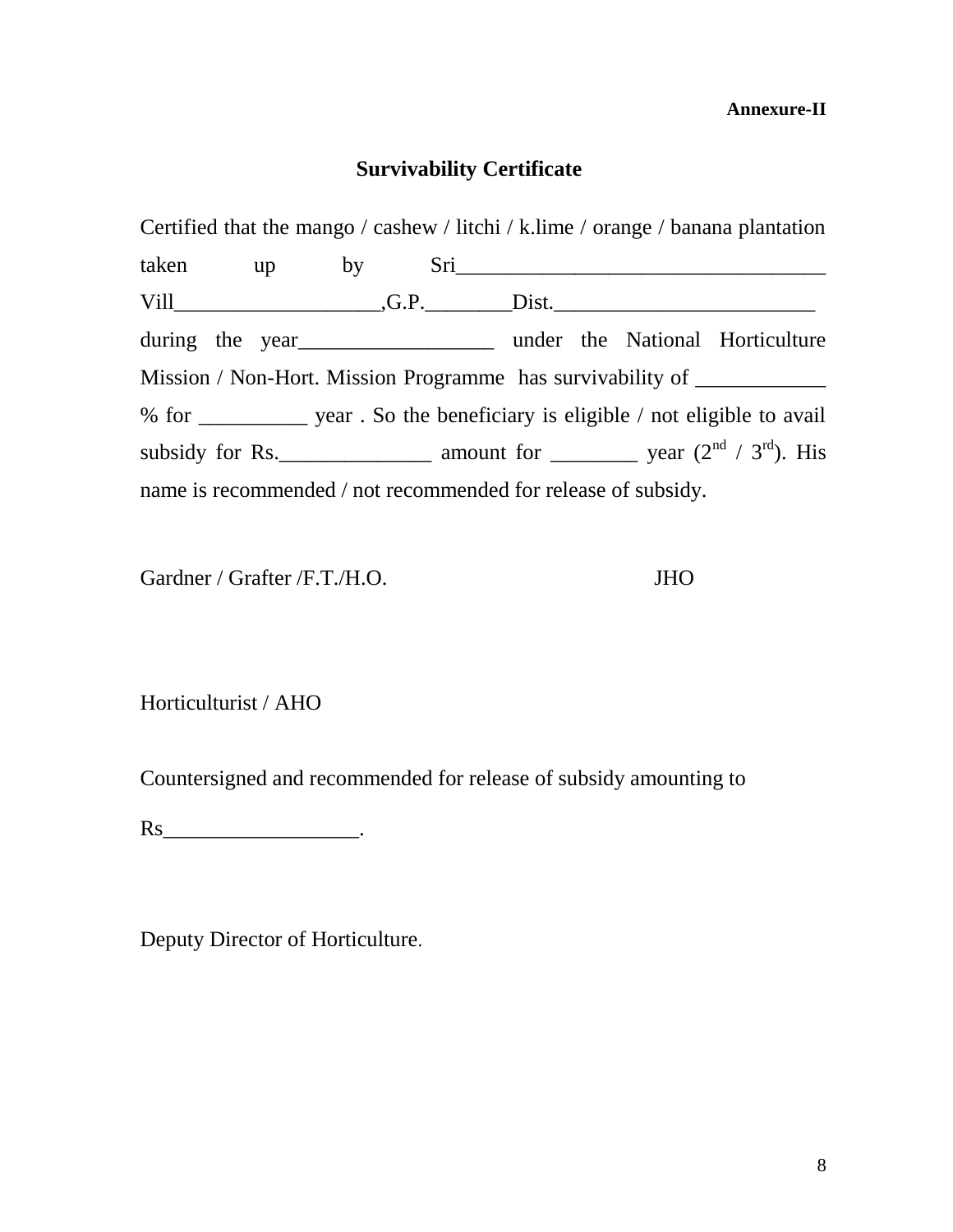## **Annexure - III**

|                  |                                                                                    |           | Population - 100 |             |              |
|------------------|------------------------------------------------------------------------------------|-----------|------------------|-------------|--------------|
|                  | Spacing: 10m x 10m                                                                 | Area-1 Ha | nos.             |             |              |
| <b>SI</b><br>No. | <b>Particulars</b>                                                                 | 1st Year  | 2nd<br>Year      | 3rd<br>Year | <b>Total</b> |
| 1                | Planting Materials 75% of the cost i.e.<br>Rs.21/- graft (inclusive of casualties) | 2100      |                  |             | 2100         |
| $\overline{2}$   | Manures (vermi compost / cow dung)                                                 | 400       | 200              | 200         | 800          |
| 3                | Fertilizers / Organic fertilizer / Bio<br>fertilizer                               | 900       | 500              | 500         | 1900         |
| 4                | <b>Plant Protection</b>                                                            | 700       | 200              | 200         | 1100         |
| 5                | Fencing                                                                            | 1200      | 300              | 300         | 1800         |
| 6                | Irrigation                                                                         | 1000      | 500              | 500         | 2000         |
|                  | <b>SUB TOTAL:</b>                                                                  | 6300      | 1700             | 1700        | 9700         |
|                  | <b>Labour &amp; Operational cost</b>                                               |           |                  |             |              |
| 1                | Land Preparation & Layout                                                          | 100       |                  |             | 100          |
| $\overline{2}$   | Digging of pits                                                                    | 1000      |                  |             | 1000         |
| 3                | Filling of pits & Planting                                                         | 600       |                  |             | 600          |
| 4                | Application of fertilizers & pesticides                                            | 300       | 500              | 500         | 1300         |
| 5                | Inter cultivation / Mulching                                                       | 250       | 300              | 300         | 850          |
| 6                | Irrigation                                                                         | 1000      | 700              | 700         | 2400         |
| $\overline{7}$   | Pruning & training                                                                 | 100       | 100              | 100         | 300          |
|                  | <b>SUB TOTAL:</b>                                                                  | 3350      | 1600             | 1600        | 6550         |
| 8                | Miscellaneous (preparation of display<br>board, etc.)                              | 250       |                  |             | 250          |
|                  | <b>Grand Total:</b>                                                                | 9900      | 3300             | 3300        | 16500        |

## **Component wise subsidy break up of MANGO during 2011-12**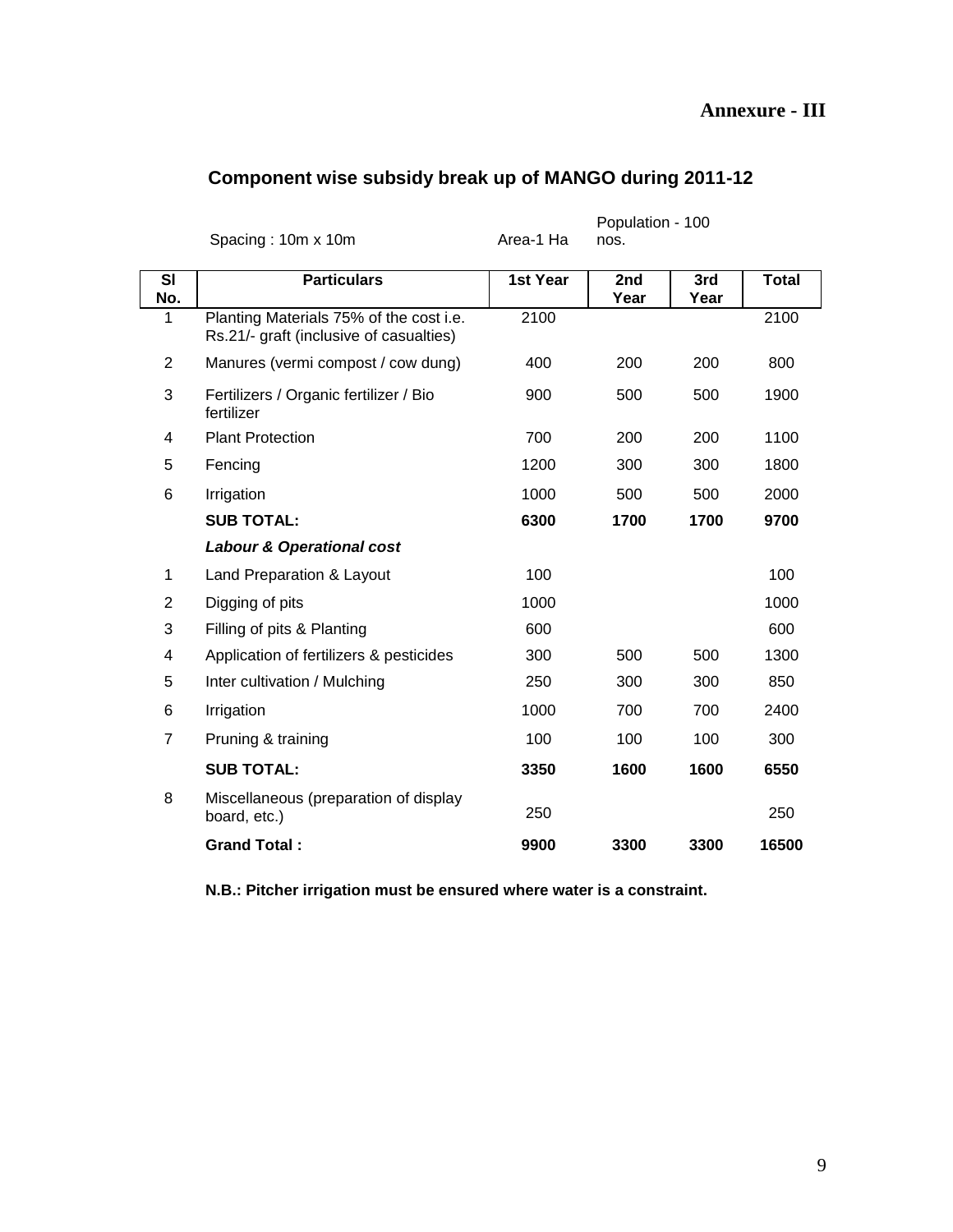# **Component wise subsidy break up of CASHEW during 2011-12**

|                | Spacing: 7 m x 7 m                                                                       | Area-1 Ha |          | Population - 200 nos. |              |
|----------------|------------------------------------------------------------------------------------------|-----------|----------|-----------------------|--------------|
| SI<br>No.      | <b>Particulars</b>                                                                       | 1st Year  | 2nd Year | 3rd Year              | <b>Total</b> |
| 1              | Planting Materials 50% of the cost i.e.<br>Rs.13.25/- graft (inclusive of<br>casualties) | 2650      |          |                       | 2650         |
| $\overline{2}$ | Manures (vermi compost / cow dung)                                                       | 500       | 300      | 200                   | 1000         |
| 3              | Fertilizers / Organic fertilizer / Bio<br>fertilizer                                     | 1100      | 900      | 900                   | 2900         |
| 4              | <b>Plant Protection</b>                                                                  | 706       | 200      | 200                   | 1106         |
| 5              | Fencing                                                                                  | 1500      | 300      | 300                   | 2100         |
| 6              | Irrigation                                                                               | 1000      | 500      | 500                   | 2000         |
|                | <b>SUB TOTAL:</b>                                                                        | 7456      | 2200     | 2100                  | 11756        |
|                | <b>Labour &amp; Operational cost</b>                                                     |           |          |                       |              |
| 1              | Land Preparation & Layout                                                                | 200       |          |                       | 200          |
| $\overline{2}$ | Digging of pits                                                                          | 1200      |          |                       | 1200         |
| 3              | Filling of pits & Planting                                                               | 600       |          |                       | 600          |
| 4              | Application of fertilizers & pesticides                                                  | 600       | 600      | 600                   | 1800         |
| 5              | Inter cultivation / Mulching                                                             | 300       | 300      | 400                   | 1000         |
| 6              | Irrigation                                                                               | 1000      | 600      | 600                   | 2200         |
| $\overline{7}$ | Pruning & training                                                                       | 394       | 300      | 300                   | 994          |
|                | <b>SUB TOTAL:</b>                                                                        | 4294      | 1800     | 1900                  | 7994         |
| 8              | Miscellaneous (preparation of display<br>board, etc.)                                    | 250       |          |                       | 250          |
|                | <b>Grand Total:</b>                                                                      | 12000     | 4000     | 4000                  | 20000        |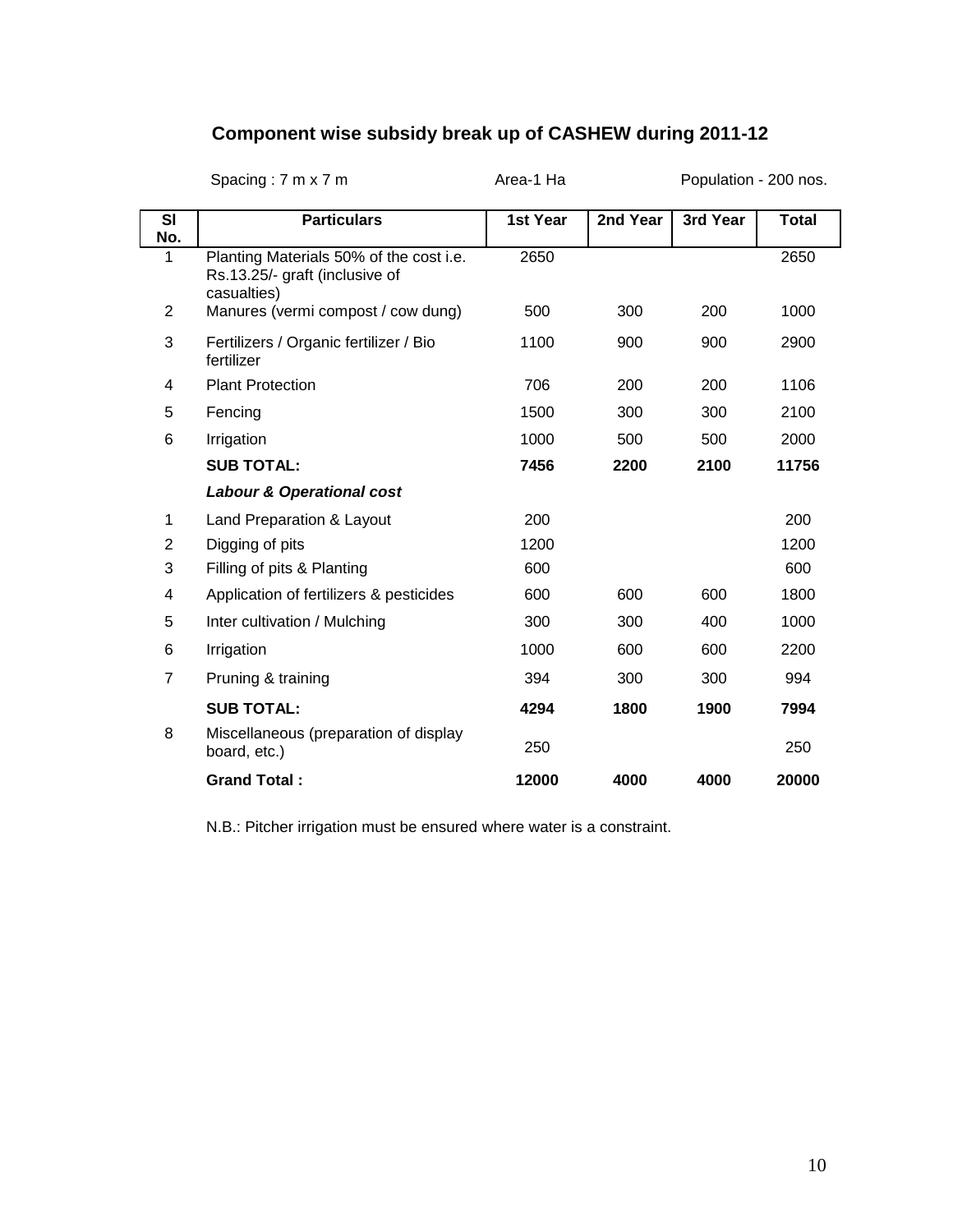# **Component wise subsidy break up of K.LIME during 2011-12**

|                | Spacing: 6m x 6m                                                                           | Area-1 Ha |          | Population - 278 nos. |              |
|----------------|--------------------------------------------------------------------------------------------|-----------|----------|-----------------------|--------------|
|                | 5x5                                                                                        |           |          |                       |              |
| SI             | <b>Particulars</b>                                                                         | 1st Year  | 2nd Year | 3rd Year              | <b>Total</b> |
| No.            |                                                                                            |           |          |                       |              |
| 1              | Planting Materials 75% of the cost i.e.<br>Rs.5.63/- seedling (inclusive of<br>casualties) | 1565.14   |          |                       | 1565.14      |
| $\overline{2}$ | Manures (vermi compost / cow dung)                                                         | 800       | 400      | 400                   | 1600         |
| 3              | Fertilizers / Organic fertilizer / Bio<br>fertilizer                                       | 1332.86   | 800      | 800                   | 2932.86      |
| 4              | <b>Plant Protection</b>                                                                    | 1000      | 300      | 300                   | 1600         |
| 5              | Fencing                                                                                    | 2000      | 601      | 601                   | 3202         |
| 6              | Irrigation                                                                                 | 1500      | 1000     | 1000                  | 3500         |
|                | <b>SUB TOTAL:</b>                                                                          | 8198      | 3101     | 3101                  | 14400        |
|                | <b>Labour &amp; Operational cost</b>                                                       |           |          |                       |              |
| 1              | Land Preparation & Layout                                                                  | 300       |          |                       | 300          |
| $\overline{2}$ | Digging of pits                                                                            | 2000      |          |                       | 2000         |
| 3              | Filling of pits & Planting                                                                 | 1000      |          |                       | 1000         |
| 4              | Application of fertilizers & pesticides                                                    | 1000      | 600      | 600                   | 2200         |
| 5              | Inter cultivation / Mulching                                                               | 500       | 300      | 300                   | 1100         |
| 6              | Irrigation                                                                                 | 1400      | 800      | 800                   | 3000         |
| $\overline{7}$ | Pruning & training                                                                         | 355       | 200      | 200                   | 755          |
|                | <b>SUB TOTAL:</b>                                                                          | 6555      | 1900     | 1900                  | 10355        |
| 8              | Miscellaneous (preparation of display<br>board, etc.)                                      | 250       |          |                       | 250          |
|                | <b>Grand Total:</b>                                                                        | 15003     | 5001     | 5001                  | 25005        |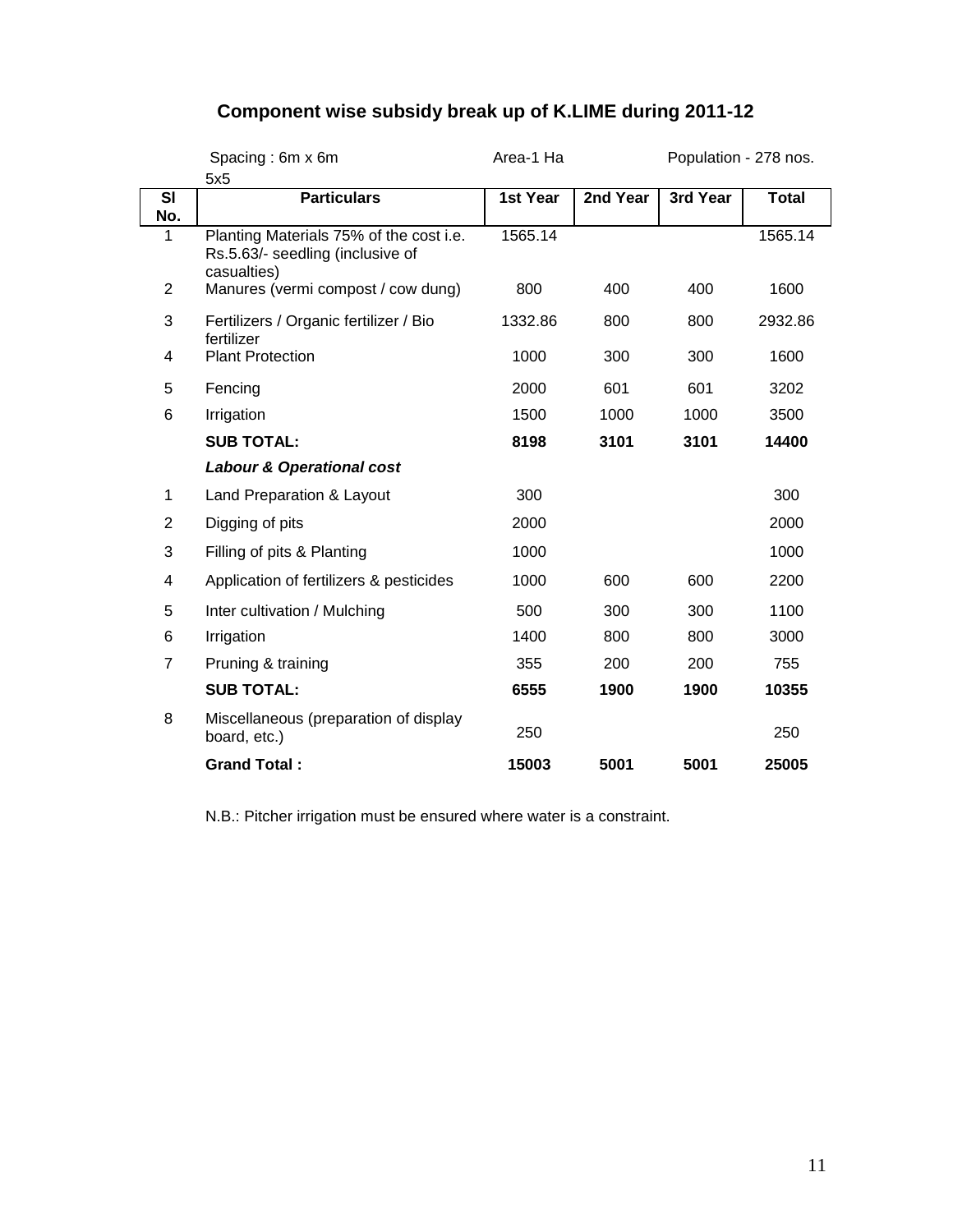# **Component wise subsidy break up of ORANGE (graft) during 2011-12**

|                | Area-1 Ha<br>Spacing: 6m x 6m                                                               |          |          | Population - 278 nos. |              |  |
|----------------|---------------------------------------------------------------------------------------------|----------|----------|-----------------------|--------------|--|
| SI<br>No.      | <b>Particulars</b>                                                                          | 1st Year | 2nd Year | 3rd Year              | <b>Total</b> |  |
| 1              | Planting Materials 75% of the cost i.e.<br>Rs.19.50/- seedling (inclusive of<br>casualties) | 5421     |          |                       | 5421         |  |
| 2              | Manures (vermi compost / cow dung)                                                          | 500      | 400      | 400                   | 1300         |  |
| 3              | Fertilizers / Organic fertilizer / Bio<br>fertilizer                                        | 800      | 800      | 800                   | 2400         |  |
| 4              | <b>Plant Protection</b>                                                                     | 800      | 300      | 300                   | 1400         |  |
| 5              | Fencing                                                                                     | 1000     | 601      | 601                   | 2202         |  |
| 6              | Irrigation                                                                                  | 1000     | 1000     | 1000                  | 3000         |  |
|                | <b>SUB TOTAL:</b>                                                                           | 9521     | 3101     | 3101                  | 15723        |  |
|                | <b>Labour &amp; Operational cost</b>                                                        |          |          |                       |              |  |
| 1              | Land Preparation & Layout                                                                   | 300      |          |                       | 300          |  |
| $\overline{2}$ | Digging of pits                                                                             | 1800     |          |                       | 1800         |  |
| 3              | Filling of pits & Planting                                                                  | 700      |          |                       | 700          |  |
| 4              | Application of fertilizers & pesticides                                                     | 700      | 600      | 600                   | 1900         |  |
| 5              | Inter cultivation / Mulching                                                                | 500      | 300      | 300                   | 1100         |  |
| 6              | Irrigation                                                                                  | 1000     | 800      | 800                   | 2600         |  |
| $\overline{7}$ | Pruning & training                                                                          | 232      | 200      | 200                   | 632          |  |
|                | <b>SUB TOTAL:</b>                                                                           | 5232     | 1900     | 1900                  | 9032         |  |
| 8              | Miscellaneous (preparation of display<br>board, etc.)                                       | 250      |          |                       | 250          |  |
|                | <b>Grand Total:</b>                                                                         | 15003    | 5001     | 5001                  | 25005        |  |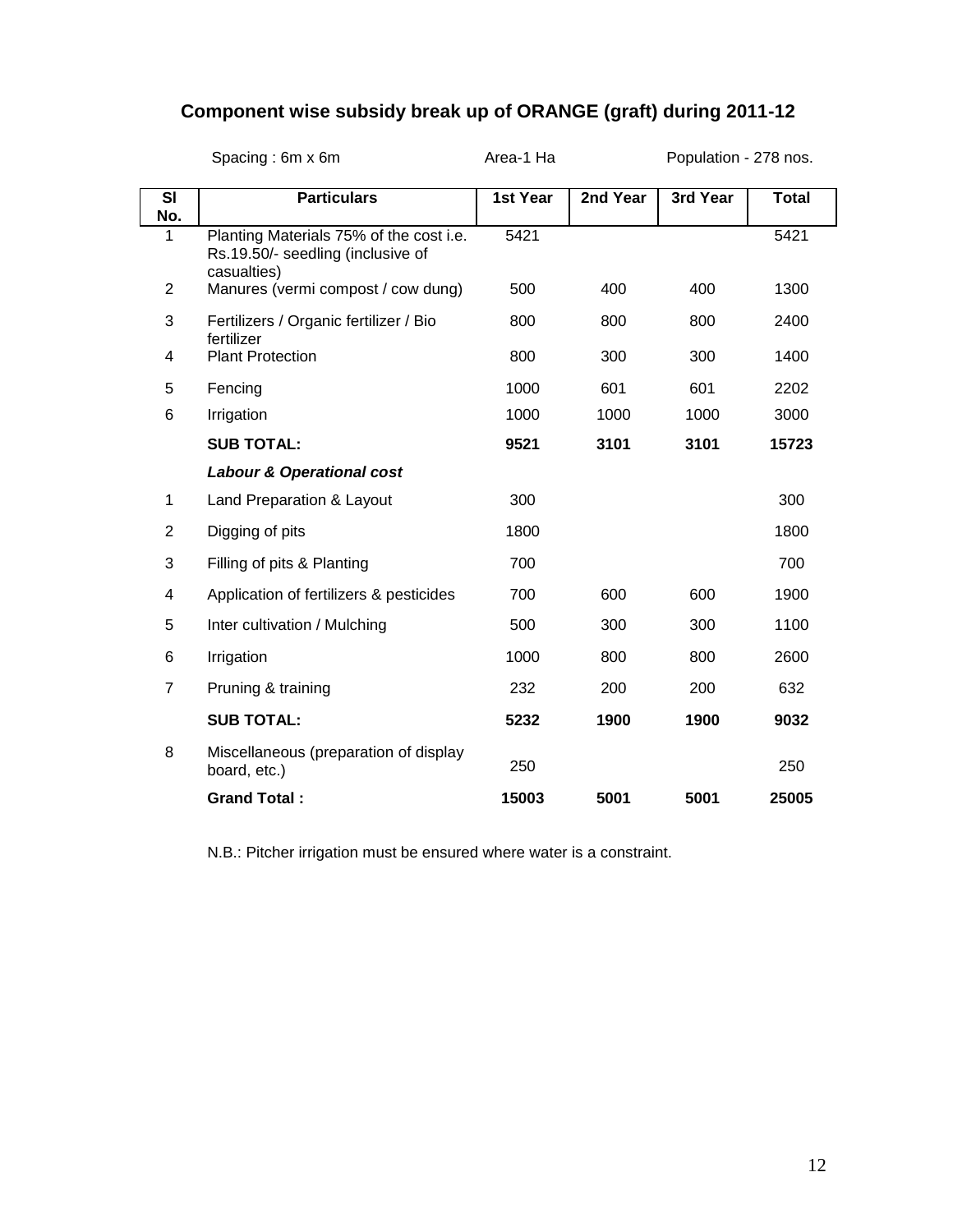# **Component wise subsidy break up of ORANGE (budded) during 2011-12**

|                  | Spacing: 6m x 6m                                                                            | Area-1 Ha |          | Population - 278 nos. |              |
|------------------|---------------------------------------------------------------------------------------------|-----------|----------|-----------------------|--------------|
| <b>SI</b><br>No. | <b>Particulars</b>                                                                          | 1st Year  | 2nd Year | 3rd Year              | <b>Total</b> |
| 1                | Planting Materials 75% of the cost i.e.<br>Rs.16.05/- seedling (inclusive of<br>casualties) | 4461.9    |          |                       | 4461.9       |
| 2                | Manures (vermi compost / cow dung)                                                          | 600       | 400      | 400                   | 1400         |
| 3                | Fertilizers / Organic fertilizer / Bio<br>fertilizer                                        | 1000      | 800      | 800                   | 2600         |
| 4                | <b>Plant Protection</b>                                                                     | 800       | 300      | 300                   | 1400         |
| 5                | Fencing                                                                                     | 1500      | 601      | 601                   | 2702         |
| 6                | Irrigation                                                                                  | 1100      | 1000     | 1000                  | 3100         |
|                  | <b>SUB TOTAL:</b>                                                                           | 9461.9    | 3101     | 3101                  | 15663.9      |
|                  | <b>Labour &amp; Operational cost</b>                                                        |           |          |                       |              |
| 1                | Land Preparation & Layout                                                                   | 300       |          |                       | 300          |
| $\overline{2}$   | Digging of pits                                                                             | 1800      |          |                       | 1800         |
| 3                | Filling of pits & Planting                                                                  | 700       |          |                       | 700          |
| 4                | Application of fertilizers & pesticides                                                     | 700       | 600      | 600                   | 1900         |
| 5                | Inter cultivation / Mulching                                                                | 500       | 300      | 300                   | 1100         |
| 6                | Irrigation                                                                                  | 1000      | 800      | 800                   | 2600         |
| $\overline{7}$   | Pruning & training                                                                          | 291.1     | 200      | 200                   | 691.1        |
|                  | <b>SUB TOTAL:</b>                                                                           | 5291.1    | 1900     | 1900                  | 9091.1       |
| 8                | Miscellaneous (preparation of display<br>board, etc.)                                       | 250       |          |                       | 250          |
|                  | <b>Grand Total:</b>                                                                         | 15003     | 5001     | 5001                  | 25005        |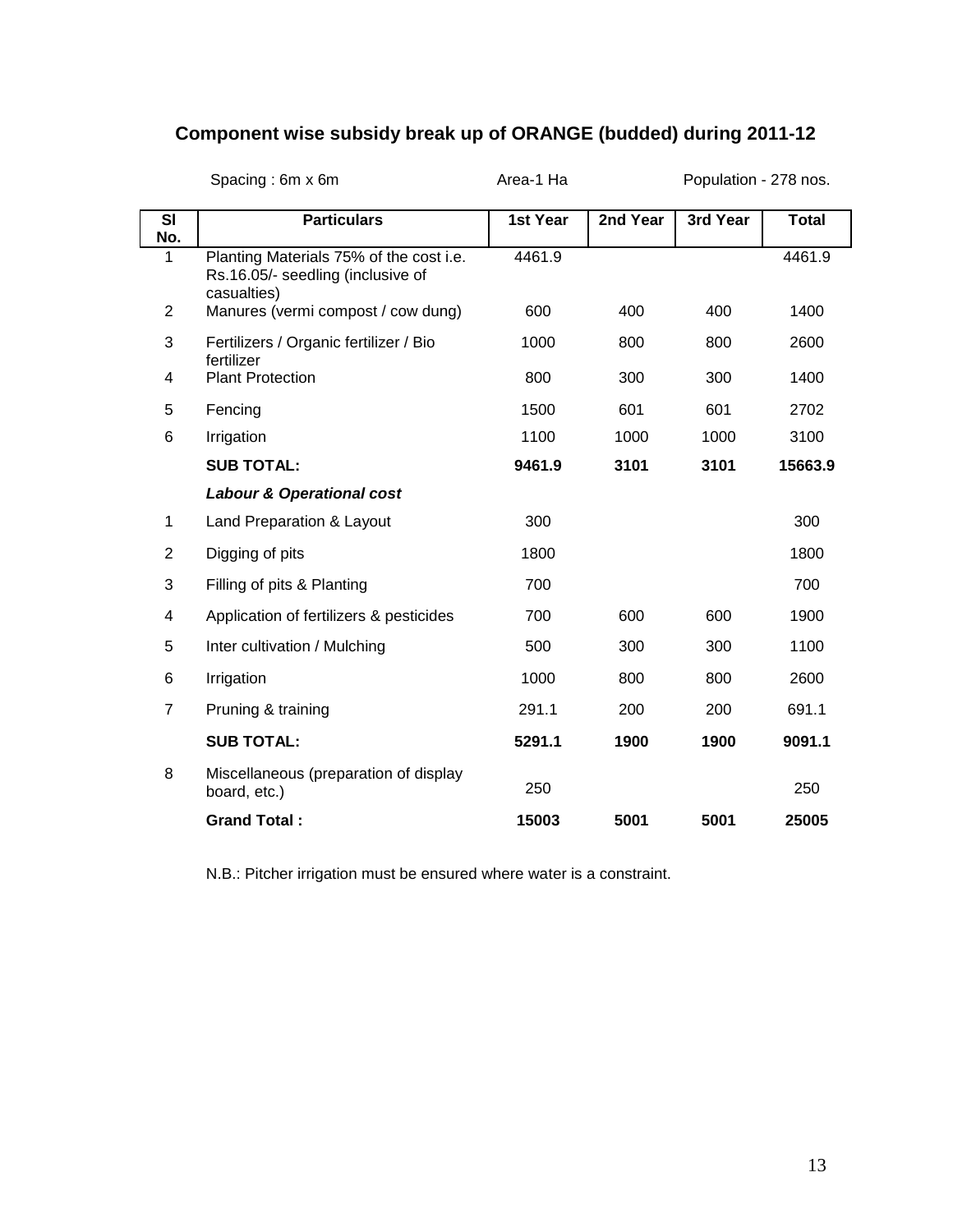# **Component wise subsidy break up of ORANGE seedling during 2011-12**

|                  | Spacing: 6m x 6m                                                                           | Area-1 Ha |          | Population - 278 nos. |              |
|------------------|--------------------------------------------------------------------------------------------|-----------|----------|-----------------------|--------------|
| <b>SI</b><br>No. | <b>Particulars</b>                                                                         | 1st Year  | 2nd Year | 3rd Year              | <b>Total</b> |
| 1                | Planting Materials 75% of the cost i.e.<br>Rs.6.00/- seedling (inclusive of<br>casualties) | 1668      |          |                       | 1668         |
| $\overline{2}$   | Manures (vermi compost / cow dung)                                                         | 800       | 400      | 400                   | 1600         |
| 3                | Fertilizers / Organic fertilizer / Bio<br>fertilizer                                       | 1500      | 800      | 800                   | 3100         |
| 4                | <b>Plant Protection</b>                                                                    | 1000      | 300      | 300                   | 1600         |
| 5                | Fencing                                                                                    | 2000      | 601      | 601                   | 3202         |
| 6                | Irrigation                                                                                 | 1500      | 1000     | 1000                  | 3500         |
|                  | <b>SUB TOTAL:</b>                                                                          | 8468      | 3101     | 3101                  | 14670        |
|                  | <b>Labour &amp; Operational cost</b>                                                       |           |          |                       |              |
| 1                | Land Preparation & Layout                                                                  | 300       |          |                       | 300          |
| $\overline{2}$   | Digging of pits                                                                            | 1900      |          |                       | 1900         |
| 3                | Filling of pits & Planting                                                                 | 1000      |          |                       | 1000         |
| 4                | Application of fertilizers & pesticides                                                    | 1000      | 600      | 600                   | 2200         |
| 5                | Inter cultivation / Mulching                                                               | 500       | 300      | 300                   | 1100         |
| 6                | Irrigation                                                                                 | 1300      | 800      | 800                   | 2900         |
| $\overline{7}$   | Pruning & training                                                                         | 285       | 200      | 200                   | 685          |
|                  | <b>SUB TOTAL:</b>                                                                          | 6285      | 1900     | 1900                  | 10085        |
| 8                | Miscellaneous (preparation of display<br>board, etc.)                                      | 250       |          |                       | 250          |
|                  | <b>Grand Total:</b>                                                                        | 15003     | 5001     | 5001                  | 25005        |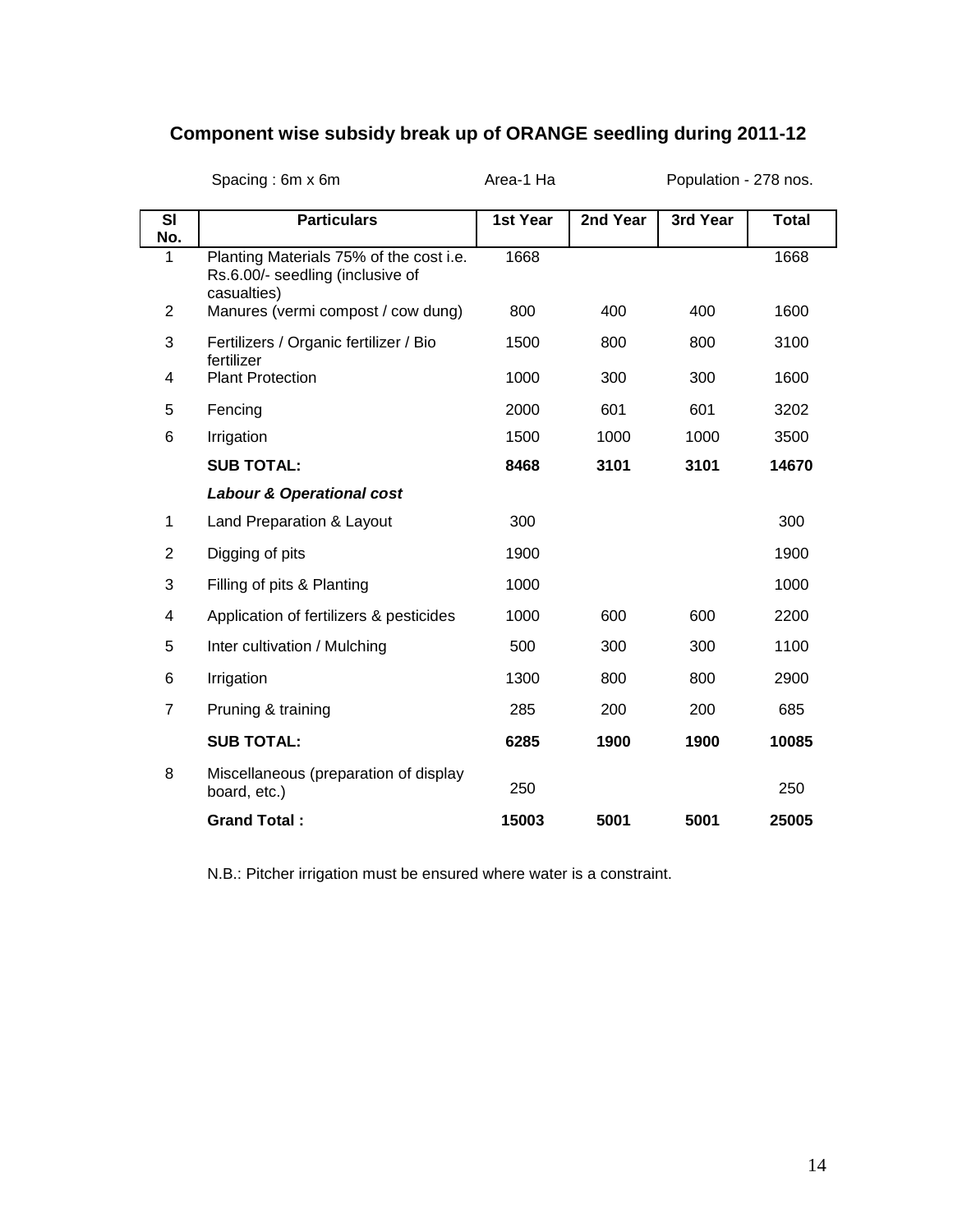# **Component wise subsidy break up of LITCHI during 2011-12**

|                | Spacing: 7.5 m x 7.5 m                                                                    | Area-1 Ha |          | Population - 178 nos. |              |
|----------------|-------------------------------------------------------------------------------------------|-----------|----------|-----------------------|--------------|
| SI<br>No.      | <b>Particulars</b>                                                                        | 1st Year  | 2nd Year | 3rd Year              | <b>Total</b> |
| 1              | Planting Materials 75% of the cost i.e.<br>Rs.14.62/- gootee (inclusive of<br>casualties) | 2602.36   |          |                       | 2602.36      |
| $\overline{2}$ | Manures (vermi compost / cow dung)                                                        | 500       | 200      | 200                   | 900          |
| 3              | Fertilizers / Organic fertilizer / Bio<br>fertilizer                                      | 1000      | 600      | 600                   | 2200         |
| 4              | <b>Plant Protection</b>                                                                   | 800       | 300      | 300                   | 1400         |
| 5              | Fencing                                                                                   | 1300      | 500      | 500                   | 2300         |
| 6              | Irrigation                                                                                | 1300      | 850      | 850                   | 3000         |
|                | <b>SUB TOTAL:</b>                                                                         | 7502.36   | 2450     | 2450                  | 12402.36     |
|                | <b>Labour &amp; Operational cost</b>                                                      |           |          |                       |              |
| 1              | Land Preparation & Layout                                                                 | 200       |          |                       | 200          |
| 2              | Digging of pits                                                                           | 2000      |          |                       | 2000         |
| 3              | Filling of pits & Planting                                                                | 700       |          |                       | 700          |
| 4              | Application of fertilizers & pesticides                                                   | 700       | 600      | 600                   | 1900         |
| 5              | Inter cultivation / Mulching                                                              | 300       | 300      | 300                   | 900          |
| 6              | Irrigation                                                                                | 1200      | 800      | 800                   | 2800         |
| 7              | Pruning & training                                                                        | 301.64    | 234.5    | 234.5                 | 770.64       |
|                | <b>SUB TOTAL:</b>                                                                         | 5401.64   | 1934.5   | 1934.5                | 9270.64      |
| 8              | Miscellaneous (preparation of display<br>board, etc.)                                     | 250       |          |                       | 250.00       |
|                | <b>Grand Total:</b>                                                                       | 13154     | 4384.5   | 4384.5                | 21923.00     |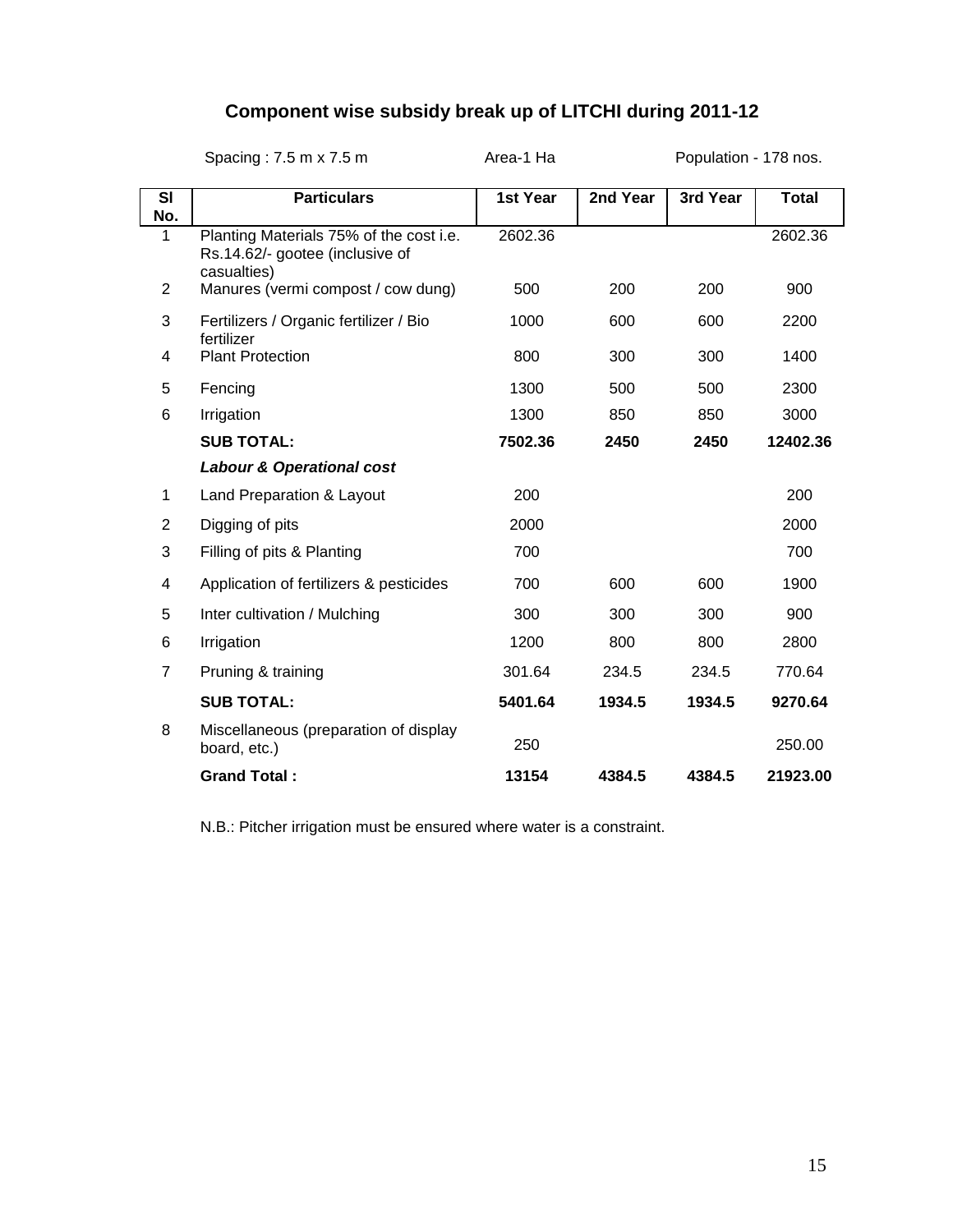#### **Component wise Subsidy Break up of Banana sucker (Bantal) during 2011-12**

|                                 | Spacing: $2 m \times 2 m$                                                            | Area-1 Ha | Population - 2500 nos. |              |
|---------------------------------|--------------------------------------------------------------------------------------|-----------|------------------------|--------------|
| $\overline{\mathsf{SI}}$<br>No. | <b>Particulars</b>                                                                   | 1st Year  | 2nd Year               | <b>Total</b> |
| 1                               | Planting Materials 50% of cost i.e. Rs.2.53<br>per sucker (Inclusive of causalities) | 6325      |                        | 6325         |
| 2                               | Manures (vermi compost / cow dung)                                                   | 800       | 600                    | 1400         |
| 3                               | Fertilizers / Organic fertilizer / Bio fertilizer                                    | 2300      | 900                    | 3200         |
| 4                               | <b>Plant Protection</b>                                                              | 600       | 500                    | 1100         |
| 5                               | Fencing                                                                              | 1000      |                        | 1000         |
| 6                               | Irrigation                                                                           | 1000      | 1000                   | 2000         |
|                                 | <b>SUB TOTAL:</b>                                                                    | 12025     | 3000                   | 15025        |
|                                 | <b>Labour &amp; Operational cost</b>                                                 |           |                        |              |
| 1                               | Land Preparation & Layout                                                            |           |                        |              |
| 2                               | Digging of pits                                                                      | 800       |                        | 800          |
| 3                               | Filling of pits & Planting                                                           | 800       |                        | 800          |
| 4                               | Application of fertilizers & pesticides                                              | 1200      | 800                    | 2000         |
| 5                               | Inter cultivation / Mulching                                                         | 500       | 725                    | 1225         |
| 6                               | Irrigation                                                                           | 1000      | 800                    | 1800         |
| $\overline{7}$                  | Pruning & training                                                                   | 300       | 300                    | 600          |
|                                 | <b>SUB TOTAL:</b>                                                                    | 4600      | 2625                   | 7225         |
| 8                               | Miscellaneous (preparation of display board,<br>etc.                                 | 250       |                        | 250          |
|                                 | <b>Grand Total:</b>                                                                  | 16875     | 5625                   | 22500        |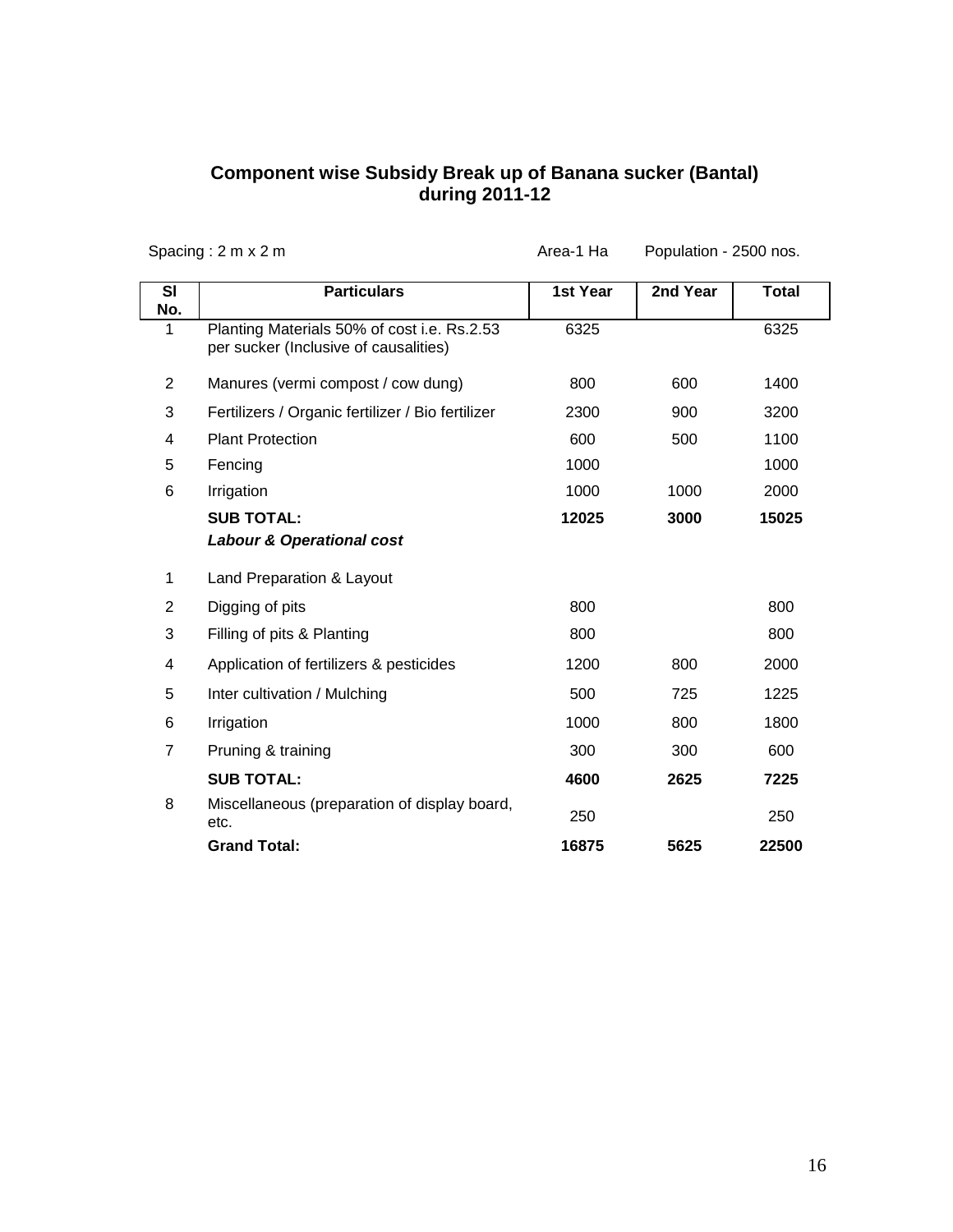#### **Component wise Subsidy Break up of Banana sucker (D.C. / Robusta) during 2011-12**

|                  | Spacing: $2 m \times 2 m$                                                            |          | Population - 2500 nos. |              |
|------------------|--------------------------------------------------------------------------------------|----------|------------------------|--------------|
| <b>SI</b><br>No. | <b>Particulars</b>                                                                   | 1st Year | 2nd Year               | <b>Total</b> |
| 1                | Planting Materials 50% of cost i.e. Rs.2.50<br>per sucker (Inclusive of causalities) | 6250     |                        | 6250         |
| $\overline{2}$   | Manures (vermi compost / cow dung)                                                   | 700      | 600                    | 1300         |
| 3                | Fertilizers / Organic fertilizer / Bio fertilizer                                    | 1500     | 900                    | 2400         |
| 4                | <b>Plant Protection</b>                                                              | 700      | 500                    | 1200         |
| 5                | Fencing                                                                              | 1200     |                        | 1200         |
| 6                | Irrigation                                                                           | 1000     | 1000                   | 2000         |
|                  | <b>SUB TOTAL:</b>                                                                    | 11350    | 3000                   | 14350        |
|                  | <b>Labour &amp; Operational cost</b>                                                 |          |                        |              |
| 1                | Land Preparation & Layout                                                            |          |                        |              |
| $\overline{2}$   | Digging of pits                                                                      | 1100     |                        | 1100         |
| 3                | Filling of pits & Planting                                                           | 800      |                        | 800          |
| 4                | Application of fertilizers & pesticides                                              | 1100     | 800                    | 1900         |
| 5                | Inter cultivation / Mulching                                                         | 600      | 725                    | 1325         |
| 6                | Irrigation                                                                           | 1300     | 800                    | 2100         |
| $\overline{7}$   | Pruning & training                                                                   | 375      | 300                    | 675          |
|                  | <b>SUB TOTAL:</b>                                                                    | 5275     | 2625                   | 7900         |
| 8                | Miscellaneous (preparation of display board,<br>etc.                                 | 250      |                        | 250          |
|                  | <b>Grand Total:</b>                                                                  | 16875    | 5625                   | 22500        |